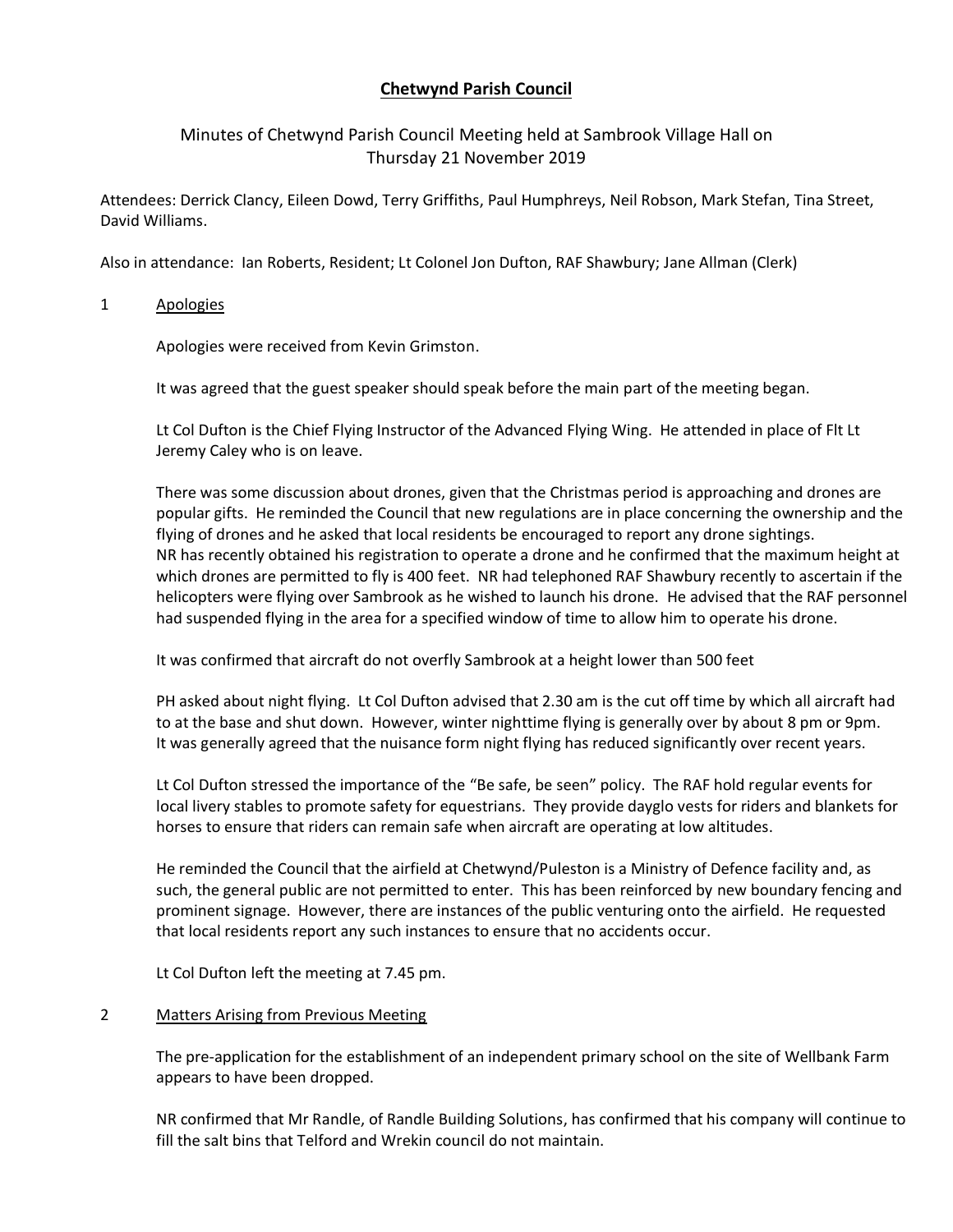The two failed streetlights have been replaced, bringing the total of LED lights in the Parish to five of the ten for which the Parish Council is responsible.

The Parish Council Noticeboard has been installed. TS and JA are keyholders. NR agreed to be a back up key holder if TS is away. JA to draft letter for DC to send to landlord of The Three Horseshoes expressing the Council's gratitude for being permitted to place the noticeboard on his property.

ED asked about the situation regarding the worn out road markings on the A41 at the Howle/Sambrook junction. JA responded that she has chased this several times with Telford and Wrekin Highways department with no satisfactory response. DW advised that (today 21/11) some of the markings had been repainted between the Manor at Standford Bridge as far as his property but that the markings stopped before the junction and that all the cones that had been in place for this work had been removed. This will be monitored.

The minutes were agreed as a true record and were duly signed. Proposed by NR and seconded by Eileen Dowd

3 Chairman's Report

Nothing to report

4 Planning

TWC/2019/0915 Site of Danford Cottage. It was reported that there is no change to the Parish Council's previous position on the previous applications for this site i.e. that the PC is neither for or against the application.

Mr Roberts, the Applicant, was present at the meeting and confirmed his willingness to have Danford Lane re-surfaced by a reputable contractor as part of his development of the site. PH asked who would be responsible for the maintenance of the road after two or three years if the surface began to deteriorate. Mr Roberts stated that this would not happen as the proposed surface was expected to remain sound for a minimum of fifteen year.

Concerns were expressed bout Severn Trent vehicles using the lane as an access to the pumping station and it was suggested that Mr Roberts raise this matter with Severn Trent.

DW asked that the possibility of signage to restrict traffic be investigated. It was agreed that, since Danford Lane is unadopted, that this would be for the residents to organise this.

It was agreed that the Parish Council would post a comment of "No objection" on the planning portal. *(Note: this has been done)*

NR asked if it was in order for councillors to make supportive comments on the application. It was agreed that as long as this was done in a private capacity, there was no issue with this.

### 5 Finance

Financial statements had been emailed to the Councillors in advance of the meeting. The bank balance as at 31 October stood at £6368.03.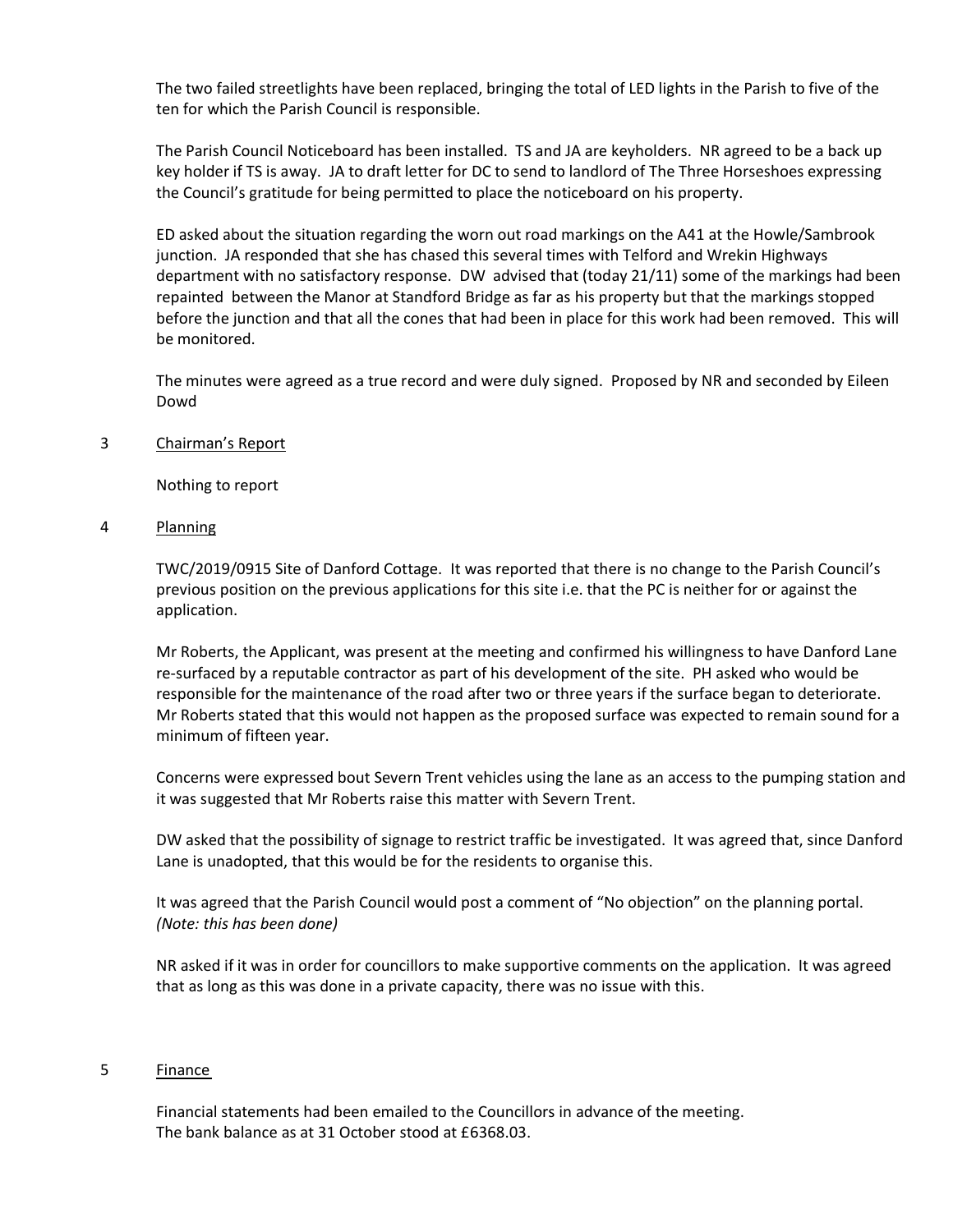Cheques issued but still to clear in November – Chq no 587 to Randle Building Solutions for replacement of two failed sodium lamps with LEDs £1788.

Income to receive -

VAT reclaimed on two Npower invoices plus Randle Building solutions - £315.29

This means that at the time of the meeting, cash at bank was projected to be £4895.32 before donation to X Ray appeal and Clerk's expenses deducted.

The application form for the annual precept has been received. In January 2018, it was decided to increase the precept form £3500 per year, a level that had been unchanged for several years, to £4000.

It was agreed that this would be discussed at the January meeting prior to the submission date of 1 February 2020.

A request for a donation to the Newport League of Friends appeal for the new X Ray facility at the Cottage Care Centre has been received. Due to the fact that this facility is of benefit to all residents, it was agreed that a donation of £1000 should be made immediately. Proposed by ED, seconded by TG. Carried unanimously. KG had informed the Clerk that he would vote in favour of the highest figure proposed.

A request for a donation in support of Newport Carnival Committee has been received. It was agreed that, due to other financial commitments already made, that this would be declined.

Clerk's expenses of £43.31 had been submitted in advance of the meeting and were approved.

### 6 Correspondence

An email complaint from a resident of Pickstock about nuisance caused by a neighbour had been received. The Clerk had informed the resident that this type of problem falls outside the remit of the Parish Council but that it was possible for an approach to be made to Telford and Wrekin Council under the Nuisance section of the website. This covers the issues of animals, noise and light which were the problematic areas. A response was received expressing thanks for the help provided and stating that the police authorities have been very helpful and supportive.

Another email complaint from a Sambrook resident regarding the state of hedges within the Sambrook Village boundary has been received. The Clerk raised this with Telford and Wrekin council who responded that their contractor was cutting hedgerows within the borough and that this work would be completed by the end of the month. This information was passed on and the complainant was asked to advise if this work has not been carried out within the planned timeframe. If the work is not the responsibility of the council, the resident will have to speak to the appropriate landowners. Again, this matter is really outside the remit of the Parish Council.

### 7 Any Other Business

TG said that he has been approached by a number of residents at Lane End Barns asking for signs to be erected on the A41 to show the boundaries of Chetwynd. A number of people have reported that delivery drivers have had difficulties in finding Chetywnd as there is no signage. All have postal addresses of Chetwynd, near Newport. Sambrook is in the parish of Chetwynd and has road signs.